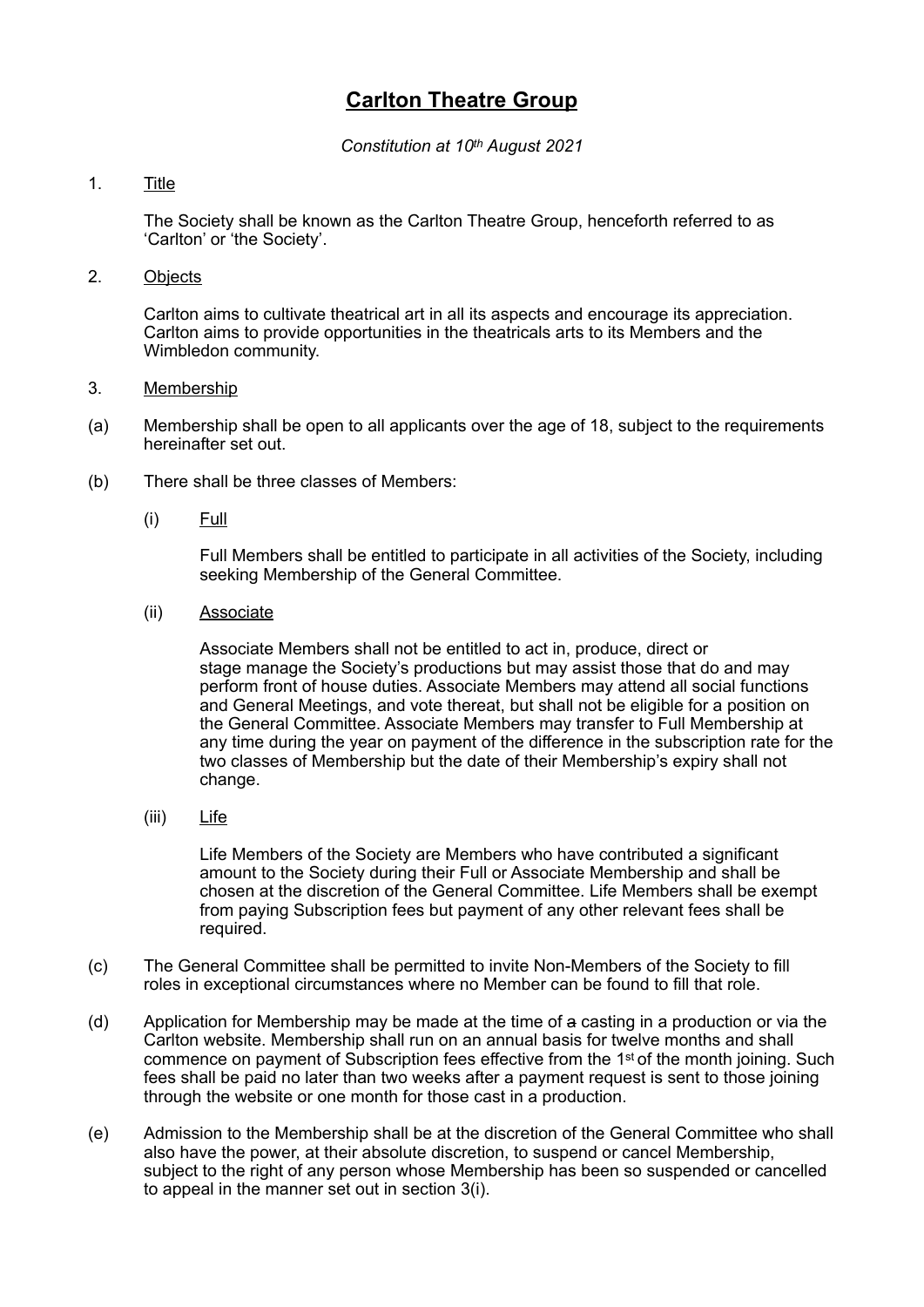- (f) On acceptance of the Member, the subscription fee and any additional fees, as ruled at the time of acceptance and as updated in following years, shall be paid. Annual Subscription fees and Production fees shall be determined at the Annual General Meeting or at one Extraordinary General Meeting, convened in accordance with the normal rules, for that financial year.
- (g) Members may expect to have their Membership suspended or cancelled if they offend against the Society's Constitution. In the event of suspension or cancellation of Membership, no reimbursement of Subscription or Production fees will be paid. The following behaviour might be regarded by the General Committee as likely to result in suspension or cancellation of Membership (the list is not exhaustive):
	- (i) Attending rehearsals or performances under the influence of alcohol or illegal substances or the use of illegal substances at the Society's social events.
	- (ii) Verbal or physical abuse of any other Member or guest of the Society.
	- (iii) Discriminatory behaviour of any kind.
	- (iv) Any behaviour that the General Committee considers would make a person unfit for Membership of the Society.
- (h) In the event that a Member is considered to have offended against the Society's Constitution, as indicated in 3(g), the following Complaint Procedure shall be adhered to:
	- (i) The complainant(s) (those believing a breach of  $3(q)$  has been made) shall make their complaint in writing or by email to the Chair. In the event that the complaint directly involves the Chair, the complaint shall be made in writing or by email to the Vice Chair. Complaints must be received within one month of the incident described or within one month of the most recent of a series of incidents. The complaint is then sent to the respondent(s) (those believed to be in breach of  $3(g)$ ) together with any witnesses and they shall be asked to put their case in writing or by email and an appropriate timescale for this response shall be given. If a response is not provided within such a timescale the General Committee reserve the right to proceed straight to  $3(h)(iii)$ .
	- (ii) Upon receipt of the relevant documentation, the General Committee shall then meet within 14 days to discuss the matter. The meeting shall exclude any General Committee Members directly involved in the complaint as complainants, respondents or witnesses.
	- (iii) The General Committee shall appoint a Complaint Panel made up of a number of its Membership and each person directly involved in the complaint shall be invited to meet with this Panel to explain the events. The Complaint Panel shall ask questions and take notes to aid their decision on an appropriate course of action following this meeting. The decision can be aided by any other Member of the General Committee even if they were not part of the Complaint Panel, in accordance with 3(h)(iv). Any decision shall be communicated in writing or by email to all those directly involved with the complaint.
	- (iv) At least one Member of the General Committee must not be involved in any part of the Complaint Panel or their subsequent decision so that they could be part of the Independent Appeal Panel, if needed, in line with 3(i)(ii).
- $(i)$  In the event that the result of  $3(h)$  is a decision to suspend or cancel Membership of the respondent(s) they may instigate the following Appeal Procedure:
	- (i) The appeal shall be made in writing or by email to the Chair. In the event that the appeal directly involves the Chair, the appeal shall be made in writing or by email to the Vice Chair within seven days.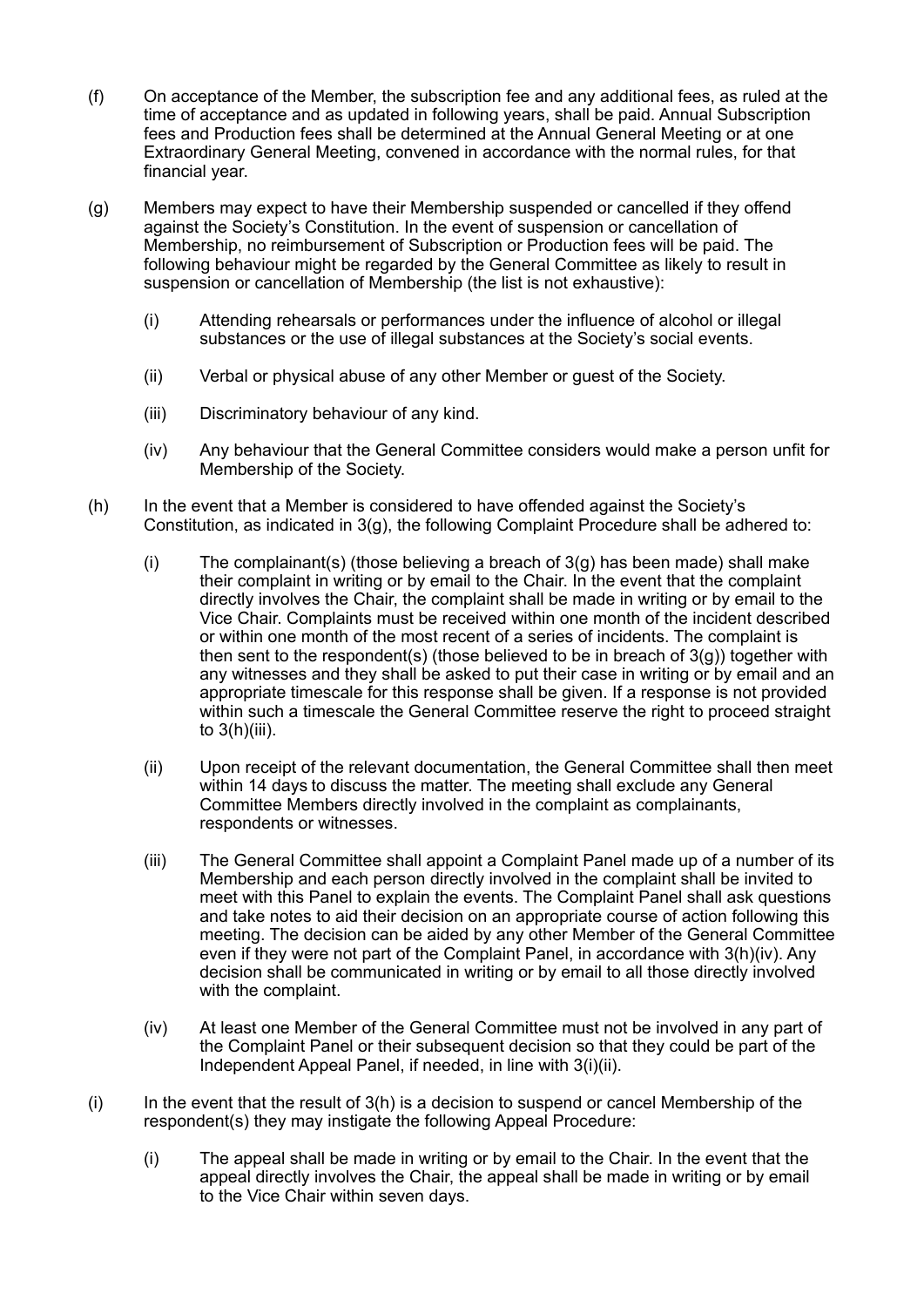- (ii) If an appeal is received, the General Committee shall create an independent Appeal Panel consisting of one General Committee Member, that was not part of the Complaints Panel nor took any part in the decision made thereafter, and two other Full Members. All those directly involved in the complaint that led to the suspension or cancellation of the respondent(s) Membership shall be invited to meet the Appeal Panel. The Appeal Panel shall ask questions and take notes to aid their decision on the appropriate course of action following this meeting. The Appeal Panel's decision shall be final and any decision shall be communicated in writing or by email to all those directly involved in the Appeal. Following this a separate communication shall be agreed for wider circulation to the Membership if deemed appropriate by the General Committee.
- (j) In the event that any Member wishes to resign from Membership, this shall be tendered in writing or email to the Committee Secretary.
- 4. Officers

The Officers of the Society shall consist of a President, Chair, Vice Chair, Committee Secretary and Treasurer. The Chair, Vice Chair, Committee Secretary and Treasurer shall be elected annually at the Annual General Meeting.

- 5. Management and General Committee
- (a) The management of the Society and its funds shall be vested in its General Committee.
- (b) The General Committee shall consist of the Officers and any other roles deemed necessary for the proper running of the Society.
- (c) The General Committee shall have the power to co-opt and to fill any casual vacancy occurring in its Membership and to appoint Sub-Committees to which it may delegate any or all of its power. Except in special circumstances, the General Committee shall meet monthly and additionally on dates arranged for production selections or for any other emergent reasons.
- (d) In the event of the Chair being absent from a meeting, the Vice Chair shall preside. In the event of both the Chair and the Vice Chair being absent, a quorum of General Committee Members shall elect an Acting Chair for that meeting from one of its number.
- (e) In the event of the Committee Secretary being absent from the meeting, a quorum of General Committee Members shall elect an Acting Committee Secretary for that meeting from one of its number.
- (f) Except in special circumstances, seven days clear notice shall be given for all General Committee meetings.
- (g) A quorum shall consist of at least half of the members of the General Committee as constituted at the time of a General Committee meeting.
- 6. Productions
- (a) The General Committee shall have power to appoint a mentor to assist a Director who shall be a Member of the Society. All first time Directors with the Society shall be required to have a mentor for assistance, regardless of experience.
- (b) The Director, with agreement from the General Committee, shall have the power to appoint a Producer and/or Stage Manager, where appropriate.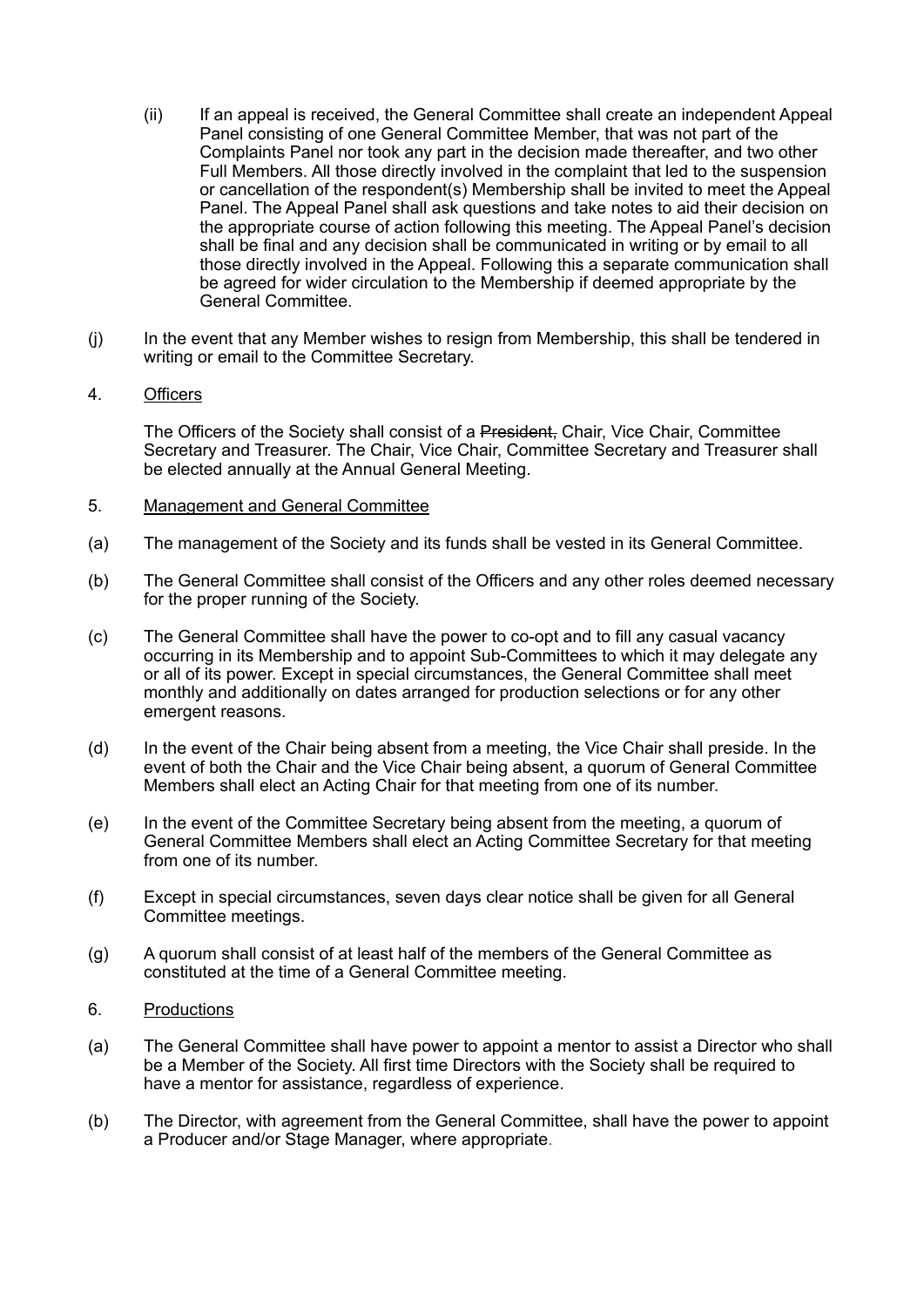- (c) The General Committee shall select the works to be produced by the Society from those put forward by prospective Directors. The General Committee shall also, at its absolute discretion, have the power to delegate the casting of such works to the Director or to a Sub-Committee duly appointed for that purpose.
- (d) No person who is submitting works for a particular production shall serve on the selection committee for that production and no person who is auditioning for an acting role in a particular production shall serve on a casting committee for that production.
- (e) Non-Members shall be permitted to audition and may be offered a part in a production at the discretion of the Director and/or Sub-Committee so appointed. Any Non-Member that accepts a part shall be required to take up Full Membership of the Society.
- (f) Payment of a Subscription fee shall carry no guarantee of an active part in any of the Society's productions.
- (g) Production fees shall be charged to such Members involved in productions as decided by the General Committee.
- 7. Finance
- (a) The funds of the Society shall be applied solely to the objects set out in this Constitution.
- (b) The financial year of the Society shall run from 1st July to 30th June unless and until any change be determined by a majority vote of Members at an Annual General Meeting or an Extraordinary General Meeting called for that purpose.
- (c) Any additional fees to be paid, for example, Production fees, shall become due at a date determined by the General Committee.
- (d) The Treasurer, through the General Committee and with discretion, shall give consideration to a flexible payment plan to Non-Members, at the time of joining, or Members if they are in full time education, unemployed, are old age pensioners or are experiencing financial difficulty. But this shall be without prejudice to the General Committee's right to demand payment in full of any outstanding balance at any time.
- (e) The financial transactions of the Society shall be recorded in proper books of account and shall be set out in a the form of an Income and Expenditure Account for presentation to Members at the Annual General Meeting. Members shall have the right to a vote to accept or reject the accounts presented. All financial transactions settled by the Society's cheque shall require any one signature from the Chair, Vice Chair or Treasurer.
- (f) Such accounts shall be audited by two elected Members of the Society, neither of whom shall be a member of the General Committee OR one or more professional, qualified accountants not being a member or members of the General Committee, and acting either in an honorary or enumerated capacity.

The General Committee shall review the financial transactions of the Society at every General Committee meeting.

- (g) In the event of dissolution of the Society, any balance of funds standing to its credit shall be devoted to objects similar to those of the Society, as decided by Members at an Annual General Meeting.
- 8. Annual General Meeting
- (a) An Annual General Meeting of the Members of the Society shall be held once in each calendar year, not later than 15 months after the date of the preceding Annual General Meeting, at fourteen days clear notice to all Members. At such Annual General Meeting the reports of the General Committee and the audited accounts shall be presented and the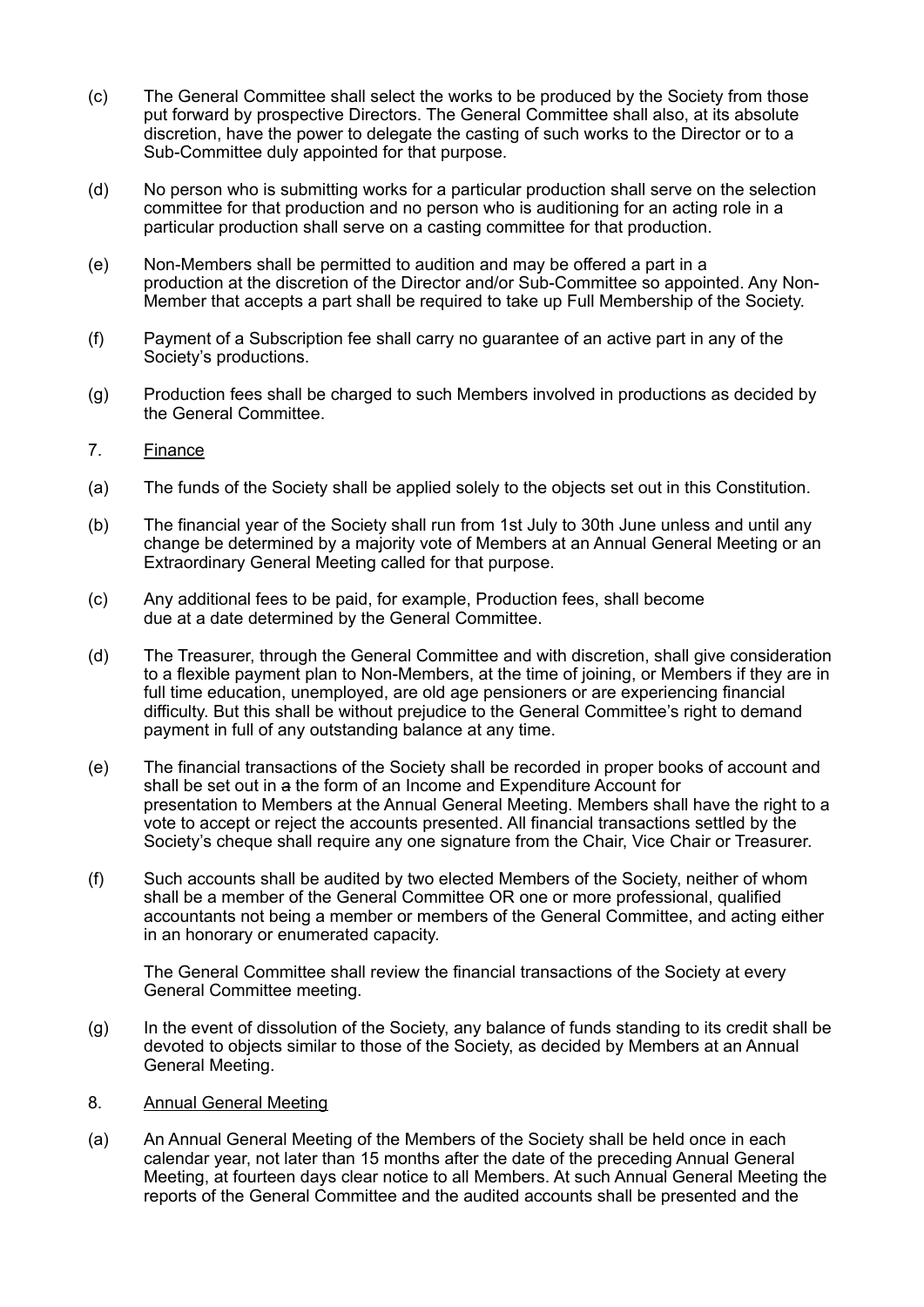Officers and General Committee for the ensuing year shall be appointed. Any other general business together with motions for consideration, duly proposed and seconded, shall also be considered, provided the General Committee has presented such motions to the Membership with the notification of the Annual General Meeting within the required period of notice.

- (b) The Officers and the General Committee shall retire at each Annual General Meeting but shall be eligible for re-election if so nominated.
- (c) No business other than formal adjournment of the Annual General Meeting shall be transacted at any Annual General Meeting unless a quorum be present and such quorum shall consist of no less than 25% of the Membership. A quorum must be present within 15 minutes of the designated start time of the meeting having passed. Members that have voted through online means (see  $8(q)$ ) shall be considered part of the quorum.
- (d) Resolutions put to Annual General Meetings must be proposed and seconded by Members.
- (e) All resolutions brought forward at an Annual General Meeting shall be decided by a majority of votes properly recorded at such meeting and in the event of an equality of votes, the Chair shall give a casting vote.
- (f) Nominations for Officers and General Committee must be received by the Committee Secretary in writing or email no later than two weeks prior to the date of the Annual General Meeting. In the event that no nominations are received, the General Committee reserves the right to extend the nomination period by a week to seek nominations.
- (g) Members that are unable to attend the Annual General Meeting shall be given the opportunity to vote through online means. This online vote shall open no later than 24 hours after the Nominations deadline and shall close no later than 24 hours prior to the date of the Annual General Meeting.
- 9. Extraordinary General Meeting
- (a) An Extraordinary General Meeting may be convened at any time and shall be called on the application of five Members in writing and/or by email to the Chair and/so Secretary of the General Committee stating the reasons therefore. An Extraordinary General Meeting may also be called by resolution of the General Committee.
- (b) Fourteen days clear notice shall be given to the Members in writing and/or by email of an Extraordinary General Meeting.
- (c) No business other than formal adjournment of the Meeting shall be transacted at any Extraordinary General Meeting unless a quorum be present and such quorum shall consist of no less than 10 Members. A quorum must be present within 15 minutes of the designated start time of the meeting having passed. A vote on any matter at the Meeting shall require at least five Members be present that are not members of the General Committee.
- 10. Alteration of Constitution
- (a) No alteration of this Constitution shall be made except at an Extraordinary General Meeting, convened in accordance with 9(a) and (b), with the proposed alterations set out in the notice of such a Meeting. Any amount of alterations shall be carried by a majority of at least two-thirds of the votes recorded.
- (b) Any alterations agreed upon shall be considered binding at the conclusion of the Extraordinary General Meeting.